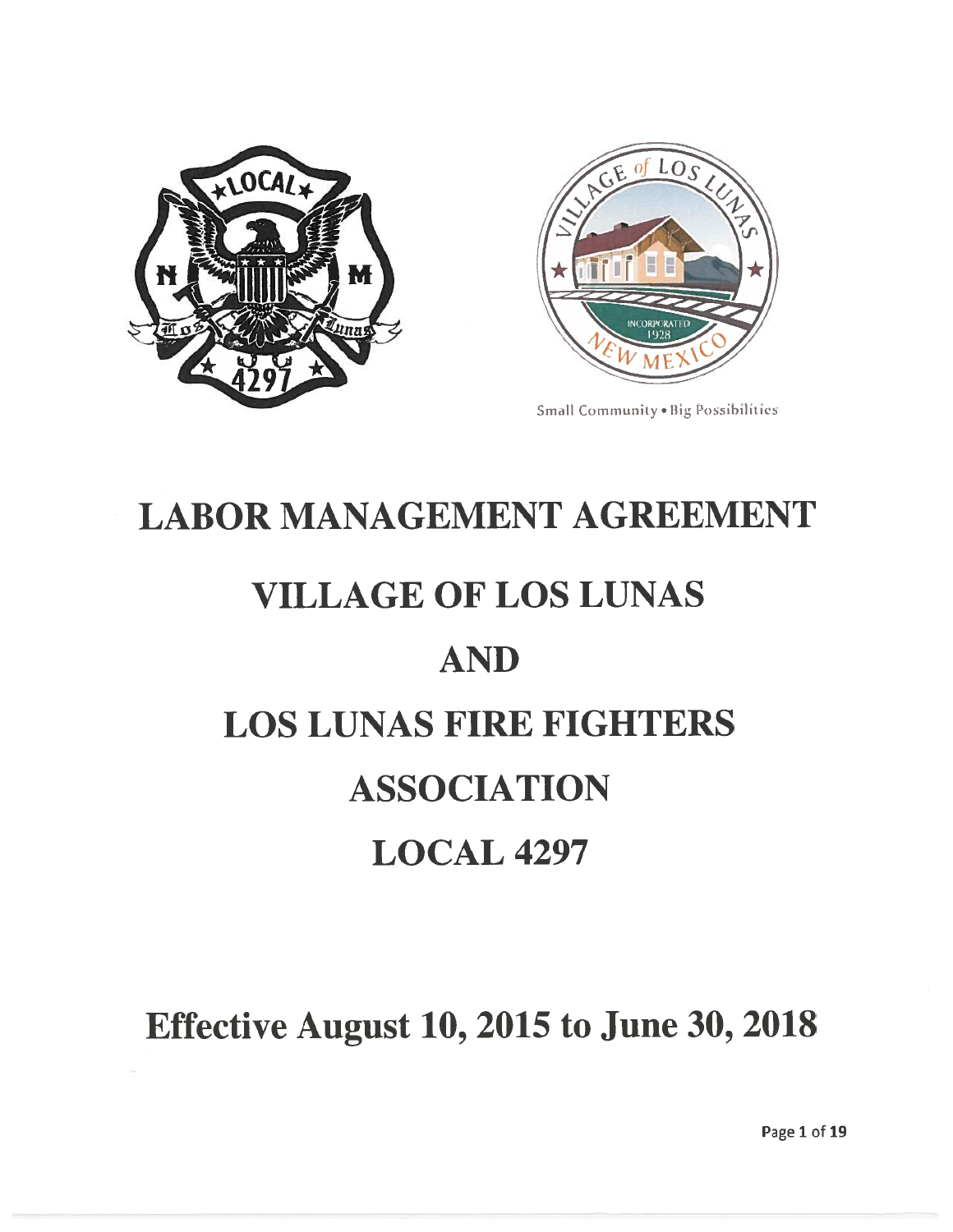# TABLE OF CONTENTS

#### ARTICLE 1: Agreement and Recognition

#### ARTICLE 2: Rights

| Section 2-1Gender                    |  |
|--------------------------------------|--|
|                                      |  |
| Section 2-3Union and Employee Rights |  |
| Section 2-4Dues Deductions           |  |
|                                      |  |

#### ARTICLE 3: Grievance/Arbitration/Labor Management Relations

#### ARTICLE 4: Compensation/Wages

| Section 4-2Overtime      |  |
|--------------------------|--|
| Section 4-3Leaves        |  |
| Section 4-4Call Back Pay |  |

#### ARTICLE 5: Working Conditions

| Section 5-1Shift Trades        |
|--------------------------------|
|                                |
| Section 5-3Personnel Reduction |
|                                |
| Section 5-5Shopping Events     |
| Section 5-6Disciplinary Action |
| Section 5-7Shift Work          |
|                                |
|                                |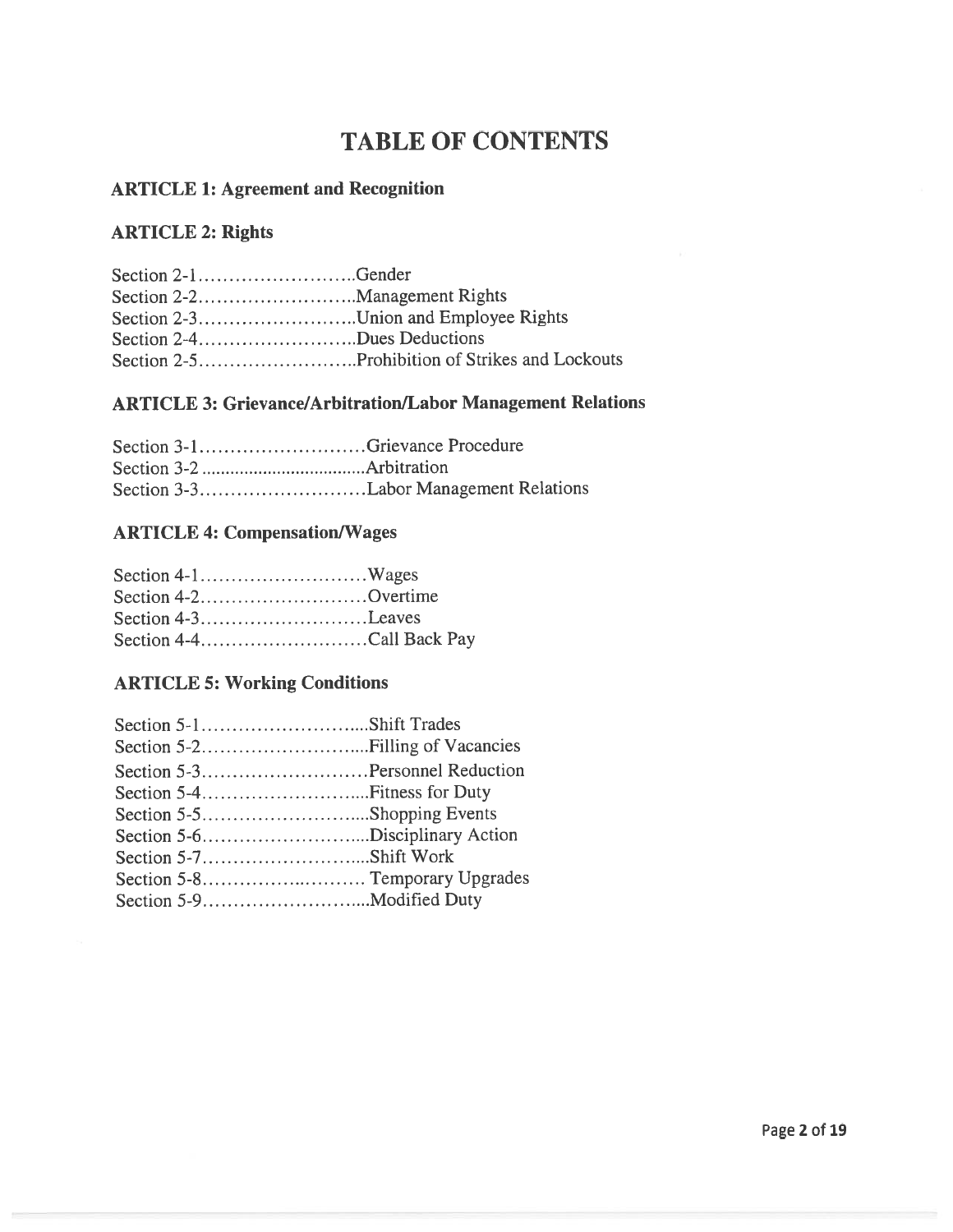### TABLE OF CONTENTS (Continued)

#### ARTICLE 6: Benefits

| Section 6-2Holidays |  |
|---------------------|--|
| Section 6-3Uniforms |  |
|                     |  |
|                     |  |

#### ARTICLE 7: Miscellaneous

|                              | Section 7-2Training, Education, Licensure, and Certification |
|------------------------------|--------------------------------------------------------------|
|                              |                                                              |
|                              | Section 7-4Outside Employment/Volunteer Work                 |
|                              |                                                              |
| Section 7-6Term of Agreement |                                                              |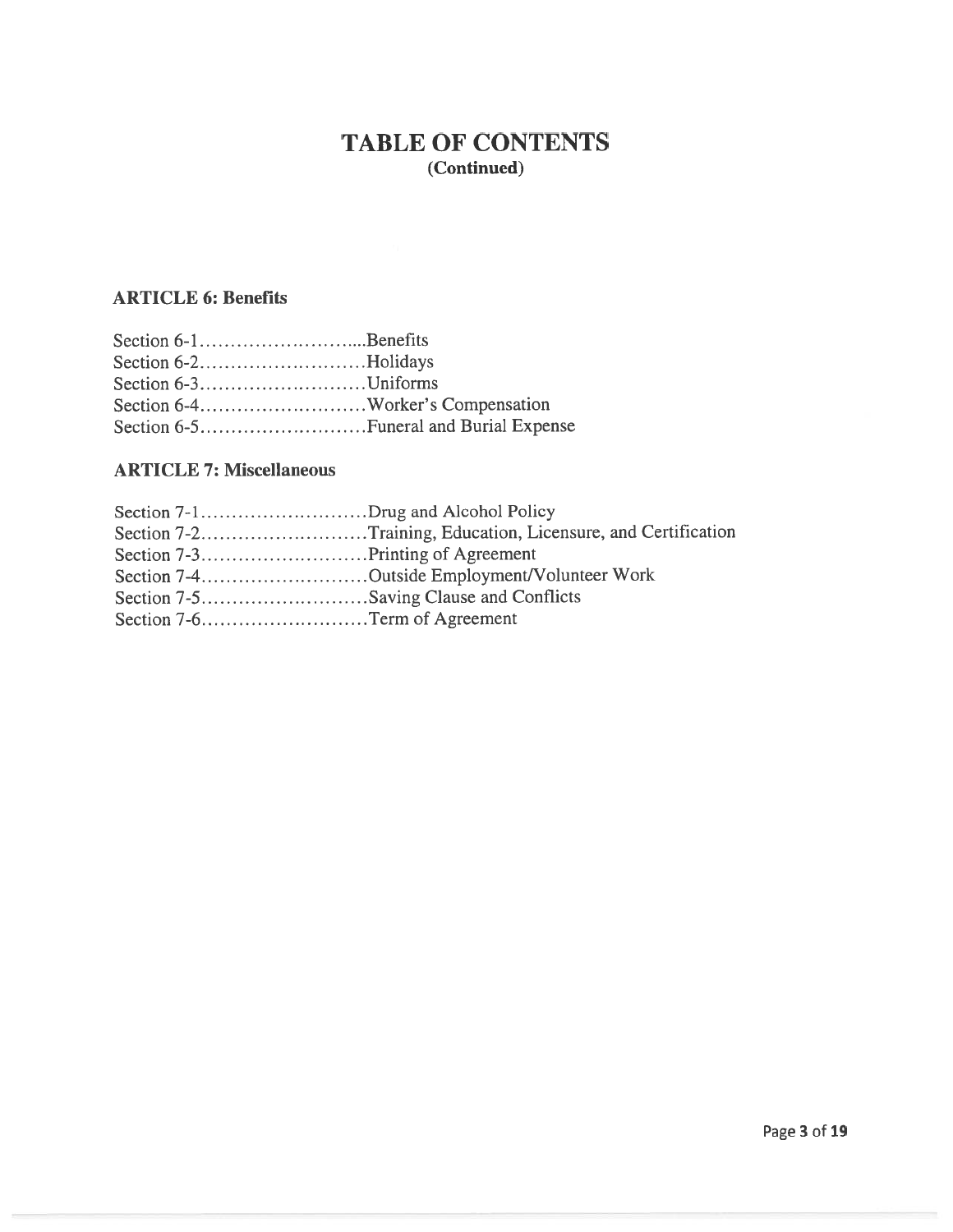### ARTICLE 1: Agreement and Recognition

The parties to this Agreement are the Village of Los Lunas ("Village") and the International Association of Firefighters, Local 4297, ("Union"). The Village recognizes the Union as the exclusive representative of all employees in the bargaining unit, which consist of all nonprobationary Firefighters/EMTs.

### ARTICLE 2: Rights

#### Section 2-1. Gender

Whenever any words used herein in the masculine, feminine, or neuter, they shall be construed as though they were also used in another gender in all cases where they would so apply.

#### Section 2-2. Management Rights

A. The Village retains and reserves unto itself all powers, rights, authority, duties, and responsibilities conferred upon and vested in it by the laws and constitution of the State of New Mexico, the Public Employee Bargaining Act, and local Ordinances. The Union recognizes that excep<sup>t</sup> as specifically limited, abridged, or relinquished by the terms and provisions of this Agreement, all rights to manage, direct, or supervise the operations of the Village and employees are vested solely in the Village. The Village shall also have the managemen<sup>t</sup> rights outlined below:

- 1. The Village shall retain the right in accordance with applicable Federal and State laws, and Village Ordinances:
	- a. to determine the mission of the Village and its departments;
	- b. to schedule work and/or overtime as determined by management;
	- c. to direct employees of the Village and conduct formal and informal evaluation and judgment of an employee's skill, ability, efficiency, and genera<sup>l</sup> performance;
	- d. to develop job descriptions; it is understood by the parties that every incidental duty connected with operations enumerated in job descriptions is not always specifically described; nevertheless, it is intended that all such duties shall be performed by the employee;
	- e. to hire, promote, transfer, assign, and retain employees in positions within the Village; and to suspend, demote, discharge, or take other disciplinary action against employees subject to this Agreement for just cause;
	- f. to effect reorganizations of Village Departments; prior to any such reorganization Management will notify the Union President; The Union President may reques<sup>t</sup> in writing to negotiate the effect of the reorganization upon working conditions.
	- g. to maintain the efficiency of the operations; Incident Command will be governe<sup>d</sup> by Department policy;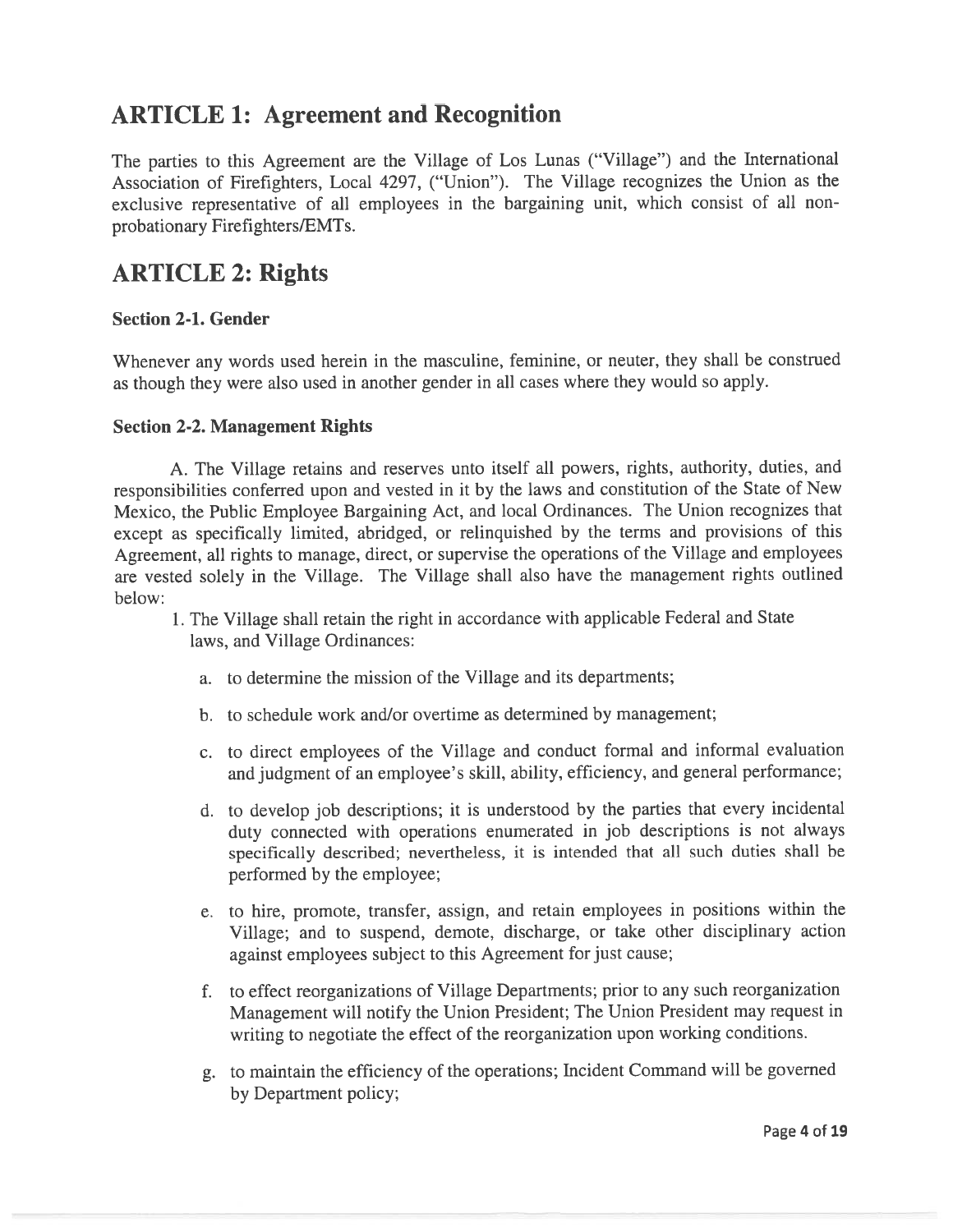- h. to set standards;
- i. to exercise control and discretion over operations;
- j. to determine fitness for duty, subject to Section 5-4;
- k. to contract for matters relating to Village operations; and
- 1. to take whatever actions may be necessary to carry out the functions and mission of the Village and maintain uninterrupted service to its citizens in situations of emergency.

B. The Village shall have the right to make such reasonable rules and regulations respecting the conduct of employees, not in conflict with this Agreement, as it may from time to time deem best for the purpose of maintaining order, safety, and/or efficient operations.

C. Items not covered in this agreemen<sup>t</sup> will be handled in accordance with the most recent Village Personnel Ordinance, Fire Department Administrative Policies and Procedures, Village Safety Handbook, and/or other Village policies or as these items are amended.

#### Section 2-3. Union and Employee Rights

A. The parties agree that the Union has the right and duty, as the exclusive representative, to represen<sup>t</sup> the interest of employees in the Firefighter's bargaining unit as certified by the Los Lunas Labor Management Relations Board, regardless of membership, so long as that representation does not occur during paid time by the Village, excep<sup>t</sup> for the use of accrued annual leave approve<sup>d</sup> by the Department. In exercising those rights the following provisions shall apply:

- 1. The Union shall not use the Village's or department's mailboxes, mail services, or email for the dissemination of Union literature or correspondence.
- 2. The Union shall not use Village time, equipment, property, or materials for union business, excep<sup>t</sup> for use of <sup>a</sup> bulletin board as provided herein.
- 3. The Union may reques<sup>t</sup> approva<sup>l</sup> from the Village Deputy Clerk to pos<sup>t</sup> items on the bulletin board at the Village Administration building.
- 4. The Village will provide the Union President, upon written request, public information as well as non-confidential and readily available information necessary for negotiations in accordance with applicable law. Such requests will be made through the Assistant Chief in charge of personnel. Any costs incurred by the Village in connection with this subsection shall be borne by the Union.

B. Employees have the right to form, join, or assist the union. Employees also have the right not to form, join, or assist the Union. Membership or non-membership in the Union is strictly voluntary and may be terminated by the employee at any time. The parties recognize that the exercise of these rights shall not interfere with the delivery of services.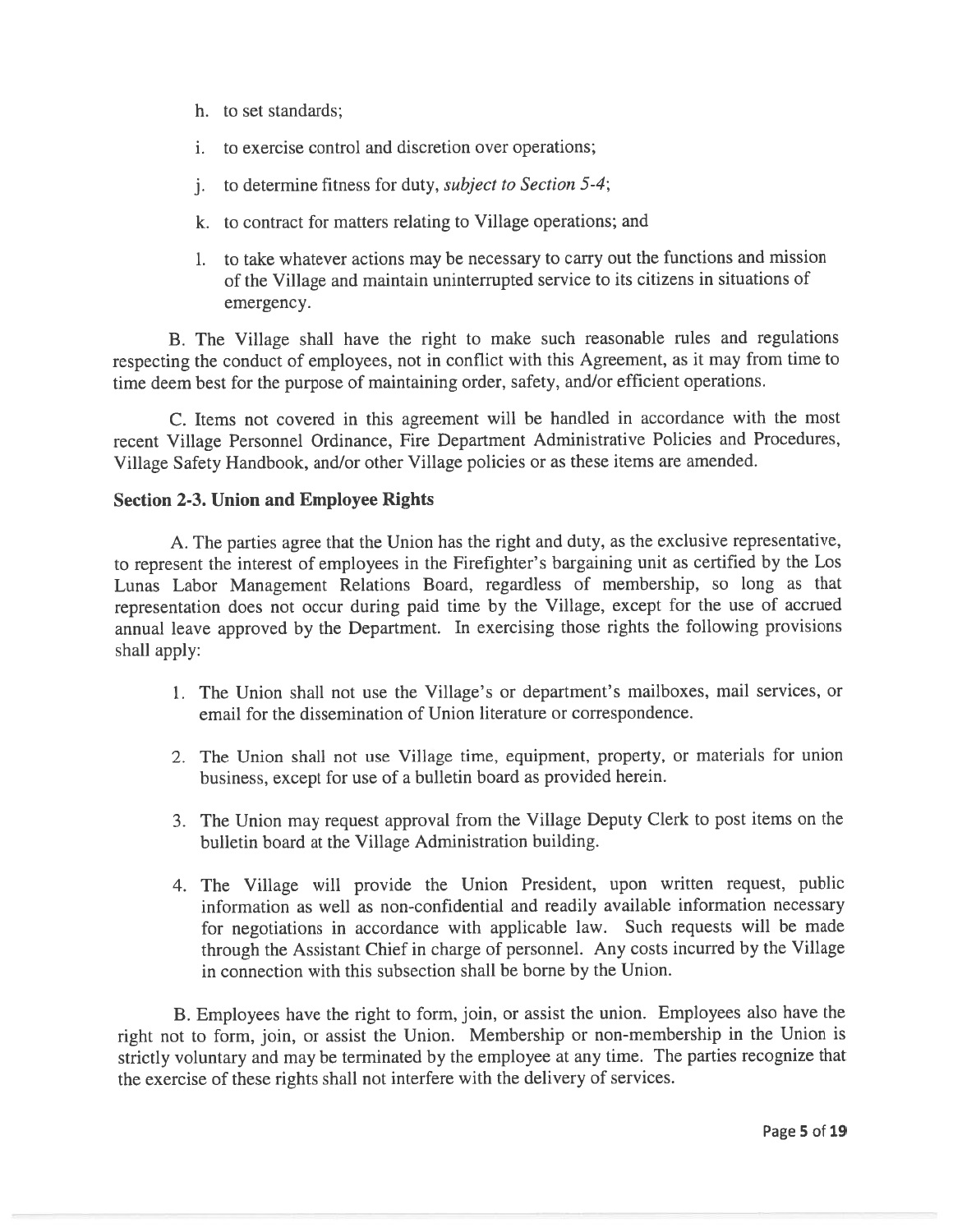C. <sup>A</sup> Union representative may, when the Union is designated in writing by <sup>a</sup> grievant as his/her representative, attend scheduled grievance meeting and hearings with department representatives. The representative may attend on non-work time. If the meeting is to occur during the representative's normal work hours, the representative may trade shifts or reques<sup>t</sup> to utilize accrued leave or leave without pay no later than forty-eight (48) hours in advance of the date of the meeting.

D. Employees and the Union shall be entitled to all the rights and benefits specifically delineated in this agreement. There shall be no implied or inferred rights to the Union or any employees. If this Agreement is silent regarding <sup>a</sup> particular issue, it shall be considered <sup>a</sup> retained managemen<sup>t</sup> right to exercise discretion on such issue.

#### Section 2-4. Dues Deductions

A. The Village upon receipt of <sup>a</sup> properly executed voluntary authorization form signed by <sup>a</sup> bargaining unit employee will deduct from the employee's paycheck the amount of membership dues certified in writing by the President of the Union. Such membership dues deductions shall be one (1) amount for all Union members and shall not include any penalties, assessments, political or other contributions, or arrears payments.

B. These dues shall be transmitted monthly to the President of the Union along with <sup>a</sup> list of the eligible employees in the bargaining unit for whom deductions were made.

C. Employees who desire to have dues deducted or cancelled may do so by submitting appropriate written notice that is signed and dated to the Payroll Department fourteen (14) calendar days prior to the beginning of the pay period for which the action is to be effective.

D. The Union may change the amount of dues deductions twice every year by sending the written request to the Payroll Department no later than May  $1<sup>st</sup>$  and/or November 1st.

E. It is understood that the Village assumes no further responsibility in connection with this authorized deduction excep<sup>t</sup> to act as remitting agen<sup>t</sup> in forwarding lists and deductions to the Union. The Union, its membership, and individual members of the bargaining unit agree to hold the Village safe and harmless of any legal action concerning the deduction of the Union dues or failure to deduct Union dues.

#### Section 2-5. Prohibition of Strikes and Lockouts

A. The Union <sup>p</sup>ledges to maintain unimpaired Fire Fighting and related supported services as directed by the Fire Chief. It shall not cause, condone, counsel, or permit employees, to strike, fail to fully and faithfully perform duties, slow down, disrupt, impede, or otherwise impair the normal functions and procedures of the Department.

B. Should any employees of the Bargaining Unit during the term of this Agreement, and until such time that it is expressly and legally rescinded, breach the obligations of Paragraph A,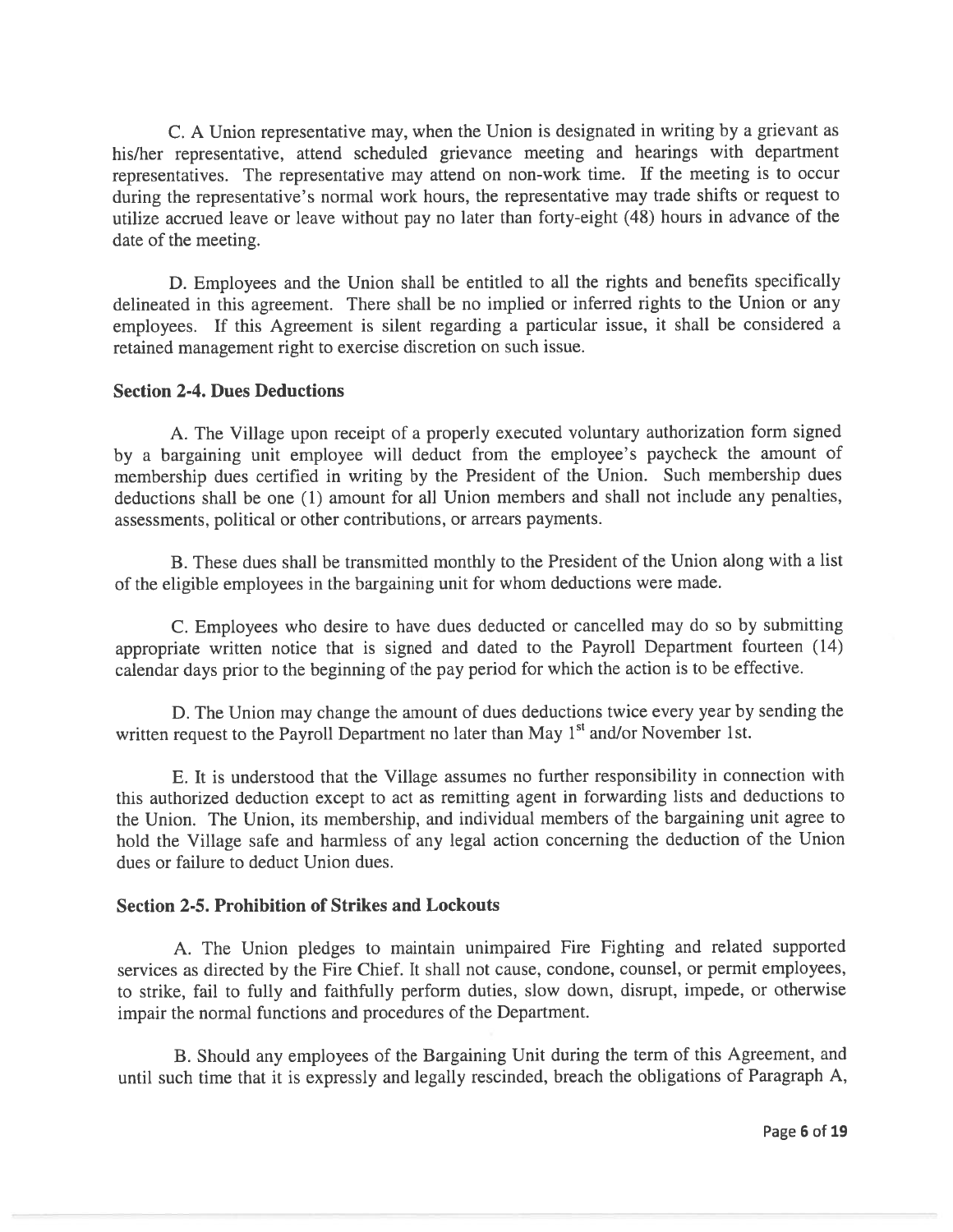the Fire Chief or his designee shall immediately notify the Union that <sup>a</sup> prohibited action is in progress. The Union shall forthwith disavow said strike or other prohibited action and shall endeavor in goo<sup>d</sup> faith to cause such employees to immediately return to work and/or cease the prohibited activity or, alternatively accep<sup>t</sup> the responsibility for the strike or other prohibited activity.

C. There shall be no lockout by the Village during the term of the Agreement.

### Article 3: Grievance/Arbitration/Labor Management Relations

#### Section 3-1. Grievance Procedure

A. The purpose of this procedure is to secure at the lowest possible level, mutually satisfactory resolutions to grievances, which may arise during the term of this Agreement and are subject to resolution under this Agreement. Employees must inform their immediate supervisor of any complaint concerning working conditions to ensure the opportunity to satisfactorily resolve the complaint at the lowest level. If the employee's complaint is not resolved by the immediate supervisor, the employee may file <sup>a</sup> grievance as defined herein.

B. <sup>A</sup> grievance is defined as <sup>a</sup> charge by either party to this Agreement that the other has violated one or more expresse<sup>d</sup> provisions of this Agreement or <sup>a</sup> disciplinary action of suspension, demotion, or dismissal.

C. As used in this Article, "days" shall mean workdays (Monday through Friday) and shall not include holidays or time when the Village Administrative Offices are closed.

D. <sup>A</sup> written grievance must contain <sup>a</sup> statement of the grievance, the name of the employee(s), the supervisor/administrator alleged to have committed the violation, the circumstances and facts upon which it is based, the date of the alleged violation, the specific section of this Agreement allegedly violated, and the specific remedy being sought. Statements such as "to be made whole" shall not constitute sufficient notice of the remedy being sought by the grievant.

E. The term grievance and the procedure relevant thereto shall not be deemed applicable in the following instances:

- 1. in matters where <sup>a</sup> method or review is mandated by law or by any rule, regulation, ordinance, or resolution of the Village; and
- 2. in matters where the Village is without authority to act.

F. Failure to submit <sup>a</sup> grievance within five (5) days following the discovery of the act, or the condition which gave rise to the grievance, or failure to include information in the grievance as set forth in subsection D. above, will constitute forfeiture of the right to file. Furthermore, any grievance determination not appealed to the succeeding level within the time limits expresse<sup>d</sup> herein shall be considered as closed. When it is mutually agreed by the parties in writing, the time limits expresse<sup>d</sup> herein may be extended. <sup>A</sup> grievance may be withdrawn at any step of this procedure by the grievant.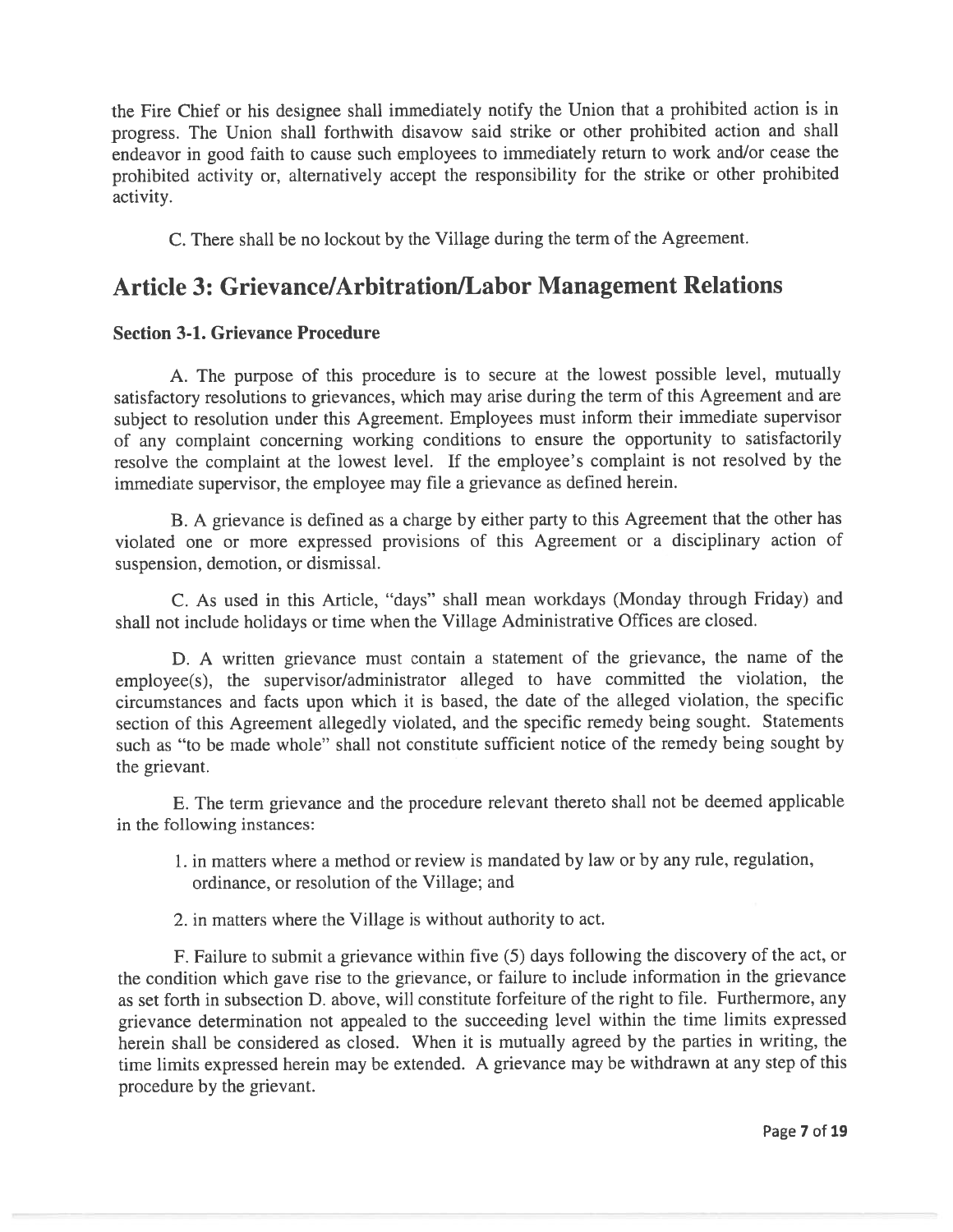G. Should the Village fail to respon<sup>d</sup> to <sup>a</sup> grievance within the time limits expresse<sup>d</sup> herein, the Union/grievant may appea<sup>l</sup> to the next level of the grievance procedure within the time limits set forth as if the Village had timely responded.

H. Nothing herein contained shall be considered as limiting the rights of an employee to discuss or process his/her grievance as an individual.

I. Grievances shall be presented as outlined below:

Step One — <sup>A</sup> bargaining unit employee who believes that he/she may have <sup>a</sup> grievance, shall file <sup>a</sup> written grievance with the employee's immediate supervisor along with <sup>a</sup> copy to the Union President that <sup>a</sup> potential grievance exists and shall schedule <sup>a</sup> meeting, during which the parties will attempt to resolve the grievance. The meeting with the supervisor should be held within five (5) days of the filing of the grievance. Within five (5) days of the meeting, the immediate supervisor will provide <sup>a</sup> written response to the employee. If the matter is not resolved to the satisfaction of the employee, the employee may file <sup>a</sup> written grievance at Step Two within five (5) days of receipt of the immediate supervisor's decision.

Step Two — Within five (5) days of receipt of the decision at Step One, the written grievance must be filed with the Fire Chief. At the time of personal service, the employee or Union Representative shall schedule <sup>a</sup> grievance meeting with the Fire Chief or designee. This meeting should be held within five (5) days following receipt of the grievance, to discuss the grievance, and attempt <sup>a</sup> resolution. The Fire Chief or designee will provide <sup>a</sup> written response to the grievance within five (5) days following the meeting to discuss the grievance. If, in the opinion of the employee or the Union Representative <sup>a</sup> satisfactory settlement is not obtained, the employee or Union Representative may file <sup>a</sup> written grievance at Step Three within five (5) days of receipt of the Fire Chief's decision.

Step Three - Within five (5) days of the date of the decision of the Fire Chief or designee at Step Two, the written grievance must be filed with the Village Administrator. At the time of persona<sup>l</sup> service, the employee or Union Representative shall schedule <sup>a</sup> grievance meeting with the Village Administrator or designee. This meeting should be held within five (5) days following receipt of the grievance, to discuss the grievance, and attempt <sup>a</sup> resolution. The Village Administrator will provide <sup>a</sup> written response to the grievance within five (5) days following the meeting to discuss the grievance. If, in the opinion of the employee or the Union Representative <sup>a</sup> satisfactory settlement is not obtained, the employee or Union Representative may file <sup>a</sup> written reques<sup>t</sup> for Arbitration within five (5) days.

#### Section 3-2 Arbitration

A. This procedure shall be the sole and exclusive method for resolving any and all claims arising from the suspension, demotion, or discharge of an employee or the alleged violation of this agreemen<sup>t</sup> by <sup>a</sup> grievant.

- 1. Prior to an appea<sup>l</sup> to binding arbitration the procedure for the settlement of the grievance, Article 3-1, Grievance Procedure, must have been exhausted.
- 2. The appea<sup>l</sup> must be received by the Village Administrator within five (5) working days from the date of the Village Administrator's response at Step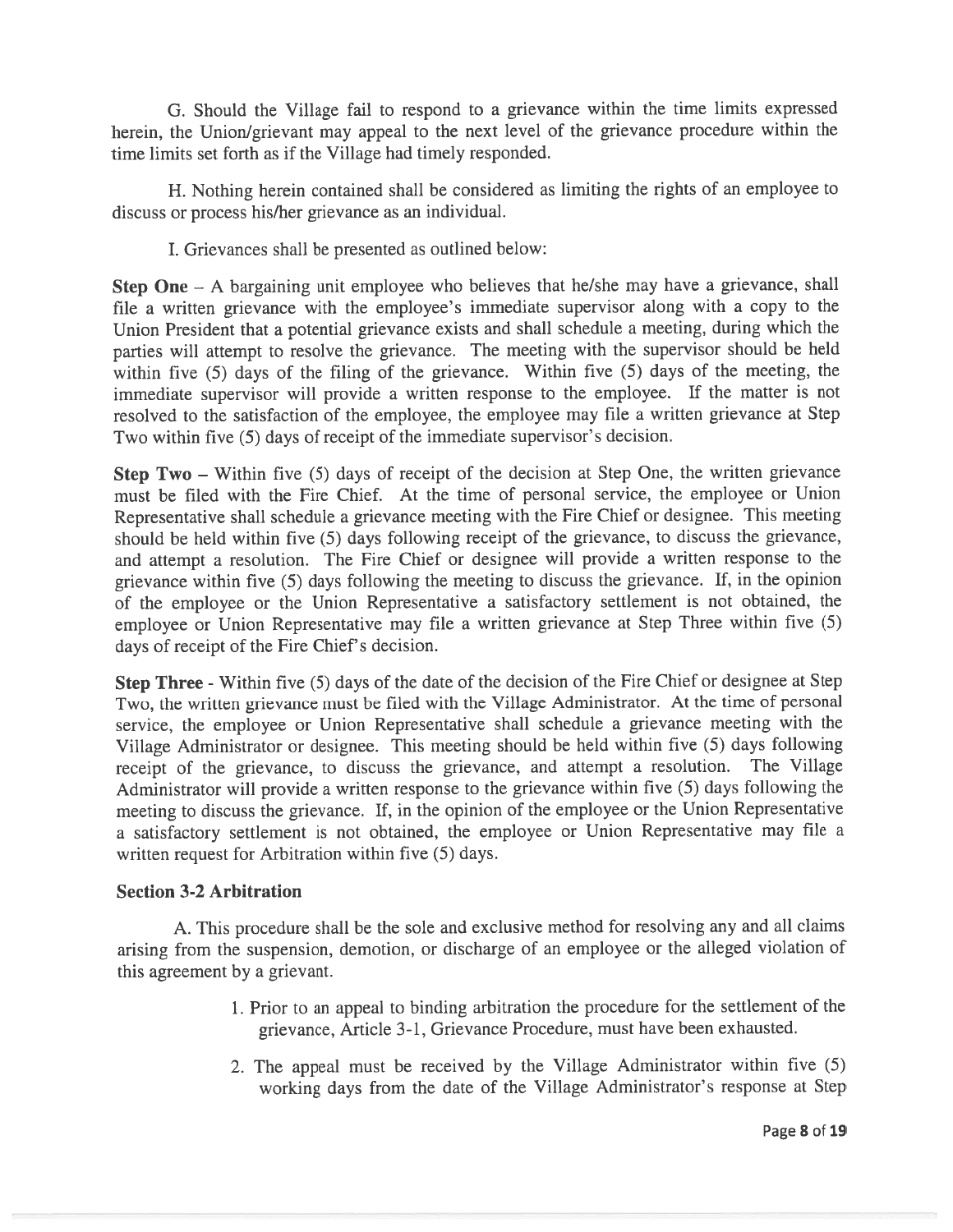Three along with its portion of the Federal Mediation and Conciliation Service (FMCS) arbitration form completed and <sup>a</sup> check for half of the filing amount. Failure to include the completed form and check may be considered as a waiver of the Union's right to arbitration.

- 3. Within ten (10) workdays from receipt of the appea<sup>l</sup> to arbitration, the Village will submit the appea<sup>l</sup> to the Federal Mediation and Conciliation Service (FMCS).
- B. An arbitrator shall be selected in the following manner:
	- 1. The Village and the Union will reques<sup>t</sup> <sup>a</sup> list of seven (7) names from the FMCS.
	- 2. The Village and the Union will meet within fifteen (15) workdays from the date of receipt of the list of names from FMCS to select an arbitrator.
	- 3. Each party will strike one (1) name alternately until <sup>a</sup> single name remains and he or she shall be the Arbitrator. The grievant will strike the first name.

C. The Arbitrator shall decide issues of arbitrability prior to hearing the merits of the case. If the Arbitrator determines the case is arbitrable, then the Arbitrator shall consider the facts of the grievance in arbitration and following the hearing shall prepare and submit to the parties, in writing, <sup>a</sup> repor<sup>t</sup> and decision within thirty (30) calendar days after the conclusion of the hearing or submission of briefs, whichever is later. Arbitration shall be conducted according to the rules established by the FMCS.

D. The cost of services of the Arbitrator shall be shared equally by the parties. Each party will be responsible for compensating its own witnesses and representatives.

E. The Arbitrator shall have the authority to determine if there was just cause for any disciplinary action. However, in no case shall he/she have the power to add to, nor subtract from, or modify this agreement, nor shall he/she substitute his/her discretion for that of the employer where such discretion has been retained by the employer, nor shall he/she exercise any responsibility or function of the employer. The Arbitrator shall expressly confine himself to the precise issues submitted to him and shall have no authority to consider any other issue not so submitted to him.

F. The Arbitrator's award in disciplinary cases is limited to back pay and/or reinstatement, or reinstatement to <sup>a</sup> similar position at the parties' discretion if irreconcilable personality conflicts exist. The award shall be limited to the amount of wages and benefits the employee otherwise would have earned subject to discount based on any earnings or compensation received by the grievant including, but not limited to, unemployment insurance benefits. The employee has an obligation to mitigate his/her damages. The arbitrator may not award attorney's fees, punitive damages, genera<sup>l</sup> compensatory damages, or costs.

G. The Arbitration Award shall be considered an award issued under the provisions of the State's Uniform Arbitration Act.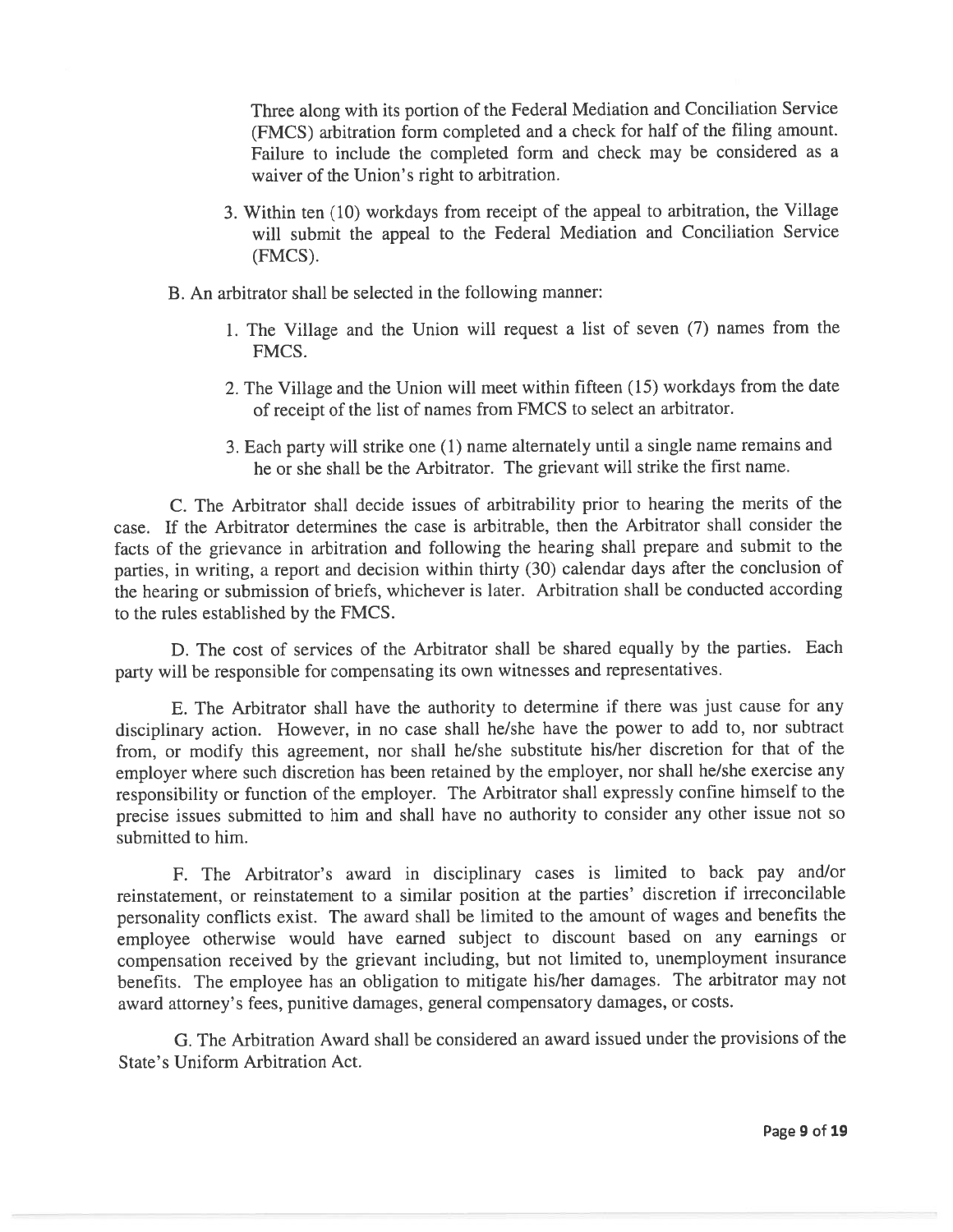#### Section 3-3. Labor Management Relations

In the interest of improved labor-management relations, Management will continue to practice an open door policy encouraging open communication between the parties. The Union President shall utilize the department chain of command to voice any concerns or suggestions regarding working conditions, department productivity, and the purchase and/or configuration of department equipment/apparatus. Concerns or suggestions regarding department productivity shall be submitted to the Fire Chief in writing. The Fire Chief or designee will inform the Union President in writing of any anticipated purchases of fire apparatus vehicles and specialty equipment. The Union President may provide written input to the Fire Chief or designee on the purchase within the time frame provided in the initial notice from the Fire Chief or designee. If time permits prior to the purchase as determined by the Fire Chief, the Union President may reques<sup>t</sup> in writing to hold <sup>a</sup> meeting with the Fire Chief and his designated representative(s) and the Union designated representative(s). Each party will be allowed up to <sup>a</sup> maximum of four (4) representatives to attend the meeting.

### ARTICLE 4: WAGES

#### Section 4-1. Wages

A. For Fiscal Year 2016, bargaining unit employees shall receive the increase as approve<sup>d</sup> by Village council, in accordance with the Village's pay and classification <sup>p</sup>lan.

B. Employees whose schedules are temporarily adjusted by the Fire Chief to an eight (8) hour day or forty (40) hour week in order to attend mandatory training will have their hourly rate adjusted based on the annual salary divided by <sup>2080</sup> hours for the hours spen<sup>t</sup> in such training.

#### Section 4-2. Overtime

A. Overtime pay at one and one half  $(1 \frac{1}{2})$  the employee's regular hourly rate of pay, will be paid for all hours actually worked over two hundred twelve (212) hours in <sup>a</sup> twentyeight (28) day cycle. Overtime compensation shall not be paid twice for the same hours worked.

B. Pilot Program: <sup>A</sup> <sup>p</sup>ilot program will be developed with regar<sup>d</sup> to assignments beyond the employee's normal work hours utilizing the Call Back Staffing program when staffing drops to two (2) or less personne<sup>l</sup> to first offer the assignment for employees to voluntarily accep<sup>t</sup> and then for mandatory assignment. The <sup>p</sup>ilot program will be developed by managemen<sup>t</sup> and shared with the Union President prior to implementation. Any changes to the <sup>p</sup>ilot program will also be shared with the Union President prior to implementation. The parties will revisit the <sup>p</sup>ilot program upon the opening of the next round of negotiations. The <sup>p</sup>ilot program may be discontinued at any time by the Fire Chief.

#### Section 4-3. Leaves

The Village's policies on leave will apply to bargaining unit employees. Bargaining unit employees may be granted twenty-four (24) hours of bereavement leave.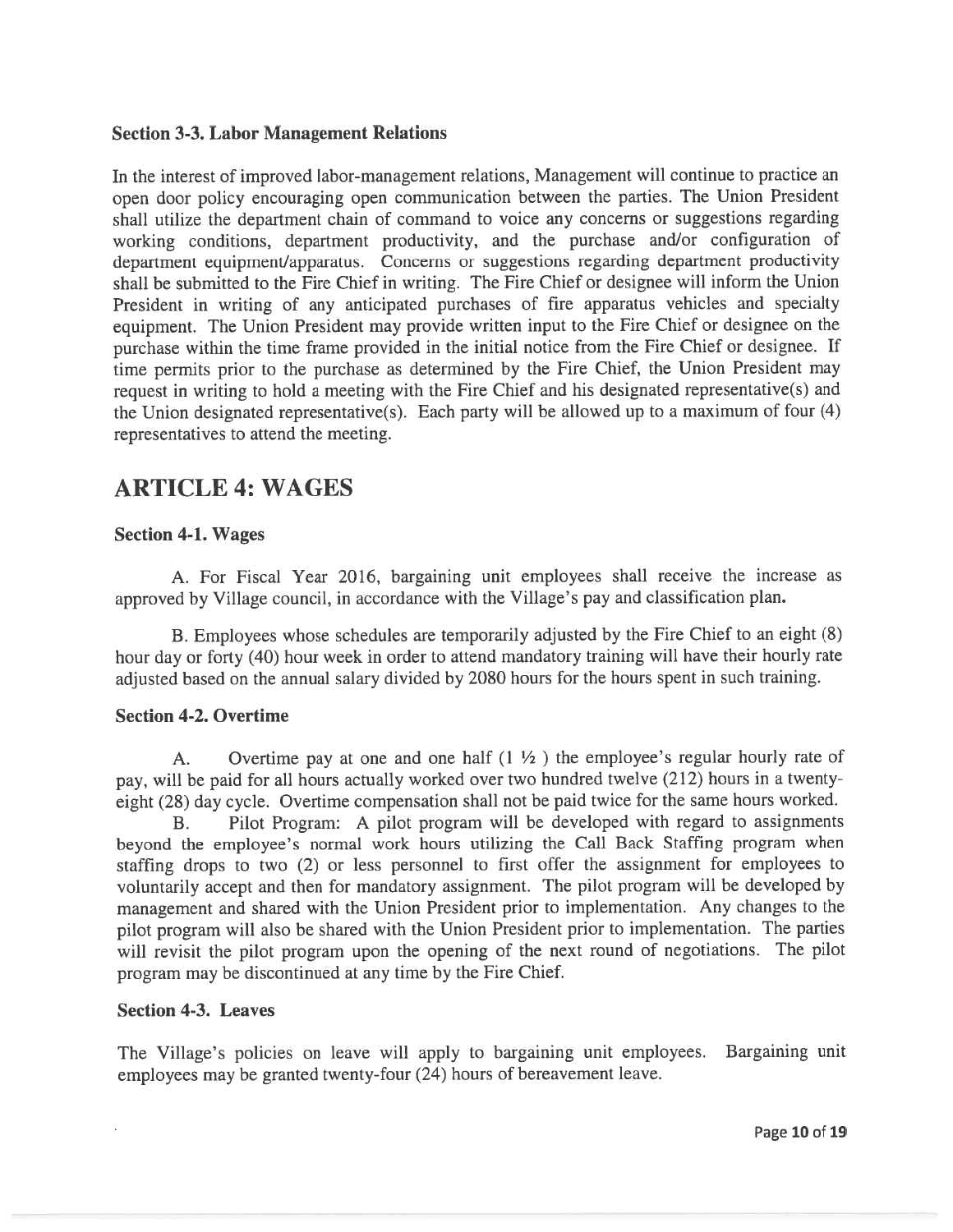#### Section 4-4. Call Back Pay

Employees who are off duty and are called back to duty shall be paid for all hours actually worked and guaranteed <sup>a</sup> minimum of one (1) hour.

### Article 5. Working Conditions

#### Section 5-1. Shift Trades

Two (2) employees may be granted the opportunity to exchange shifts/hours. Shifts/hours exchanges must be completed in the same pay period and shall not qualify employees for any overtime payment. All shifts/hours exchanges shall be subject to the approva<sup>l</sup> of the Fire Chief or designee and shall be in conformance with regulations issued by the Village.

#### Section 5-2. Filling of Vacancies

The Village has the right and obligation to determine the method, means, and personne<sup>l</sup> for the filling of bargaining unit positions declared vacant by the Village. The Fire Chief will endeavor to expeditiously fill vacancies in regular positions that are duly authorized to be filled within limitations imposed by administrative and operational factors. Vacancy postings and application process will be handled in accordance with Village Ordinance.

#### Section 5-3. Personnel Reduction

A. Reduction-in-force (RIF). If it is necessary for the Village to reduce the number of Village employees because of reorganization, lack of funds or lack of work, the Village will notify the Union and affected bargaining unit employees in writing <sup>a</sup> minimum of twenty (20) calendar days prior to the implementation of the RIF. The Union may reques<sup>t</sup> in writing to meet with Village managemen<sup>t</sup> representatives to discuss possible alternatives to the RIF provided that such reques<sup>t</sup> is made no later than five (5) days following receipt by the Union of the Village's intent to RIF.

B. The reduction shall occur in the following manner:

- 1. Temporary, casual, limited-term, and probationary employees shall be laid off before full- or part-time classified employees unless they are filling positions which require specific skills and knowledge as determined by the Village Administrator.
- 2. The Fire Chief will determine employees to be RIFed based on the employee's suitability for the jobs remaining and ability to perform available work. If all other criteria are equal, length of service with the Village shall be considered as determined by the Village Administrator. The Fire Chief will provide written reasoning to the Union President at the same time as notification in A. above, for the employees selected to be RiFed.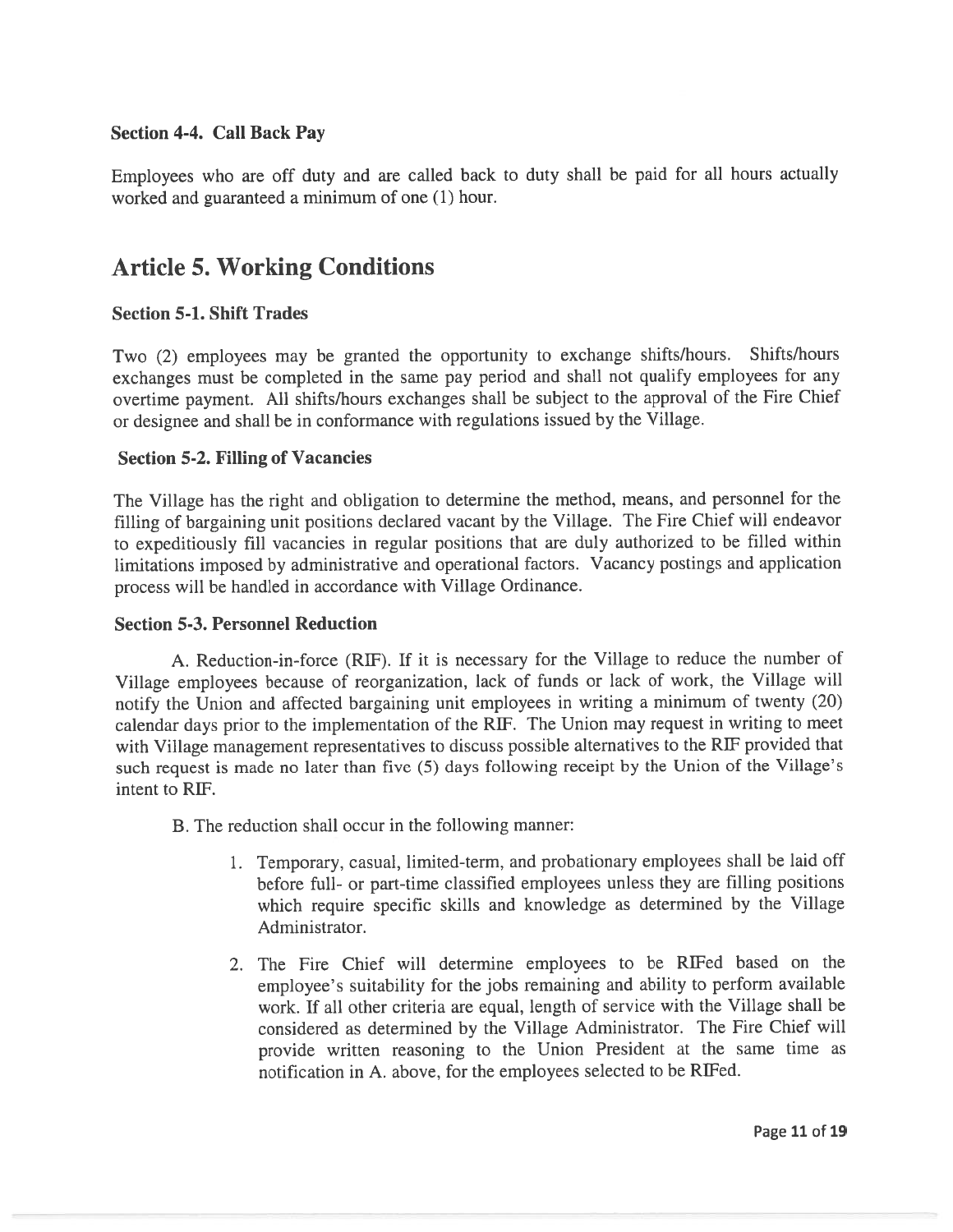- 3. Accrued annual leave shall be paid through the final day of employment.
- 4. All employees laid off in good standing shall be eligible for rehire.
- 5. <sup>A</sup> laid-off employee returning to Village employment within six months of the date of lay-off shall not serve <sup>a</sup> probationary period, if hired to the former position.
- 6. <sup>A</sup> laid-off employee, if rehired, within six months of the lay-off shall retain the original date of hire for the purposes of computing sick and annual leave.

C. Laid off employees will be recalled in reverse order of layoff and will remain eligible for recall for six months. Laid off employees will provide the Village with <sup>a</sup> current contact name, <sup>p</sup>hone number, and address. The employee shall be responsible for maintaining <sup>a</sup> current address with the Village Administrator. Any laid off employee who fails to inform the Village of current contact information will be removed from the recall list.

D. Prior to the Village filling vacant positions through <sup>a</sup> new promotional process, all personne<sup>l</sup> who voluntarily demoted to <sup>a</sup> lower rank as <sup>a</sup> result of the RIF will be advanced to the next available vacant position held prior to the voluntary demotion.

#### Section 5-4. Fitness for Duty

Fire Department managemen<sup>t</sup> and the current Union President as of the time of the tentative agreemen<sup>t</sup> may jointly develop <sup>a</sup> Fitness for Duty Examination, including, but not limited to, determination of objectives, scoring criteria, <sup>p</sup>lan of action, and time and <sup>p</sup>lace for the examination. Bargaining unit employees are encourage<sup>d</sup> to participate in an annual Fitness for Duty examination.

#### Section 5-5. Shopping Events

On duty participation shall be granted for any Los Lunas Fire Department function authorized by Chief, shopping, or eating at restaurants provided that such events do not affect emergency response capabilities and resource availability. On duty fire apparatus and crews shall remain available for emergency response from these events.

#### Section 5-6. Disciplinary Action

A. Disciplinary actions will be based on just cause. Disciplinary actions shall be consistent with governing laws and regulations and shall be taken without regar<sup>d</sup> to race, age, religion, color, national origin, sex, sexual orientation, <sup>p</sup>hysical or mental disability, serious medical condition, or union membership or non-membership. No employee shall be disciplined for refusing to perform an unlawful act.

B. Any supervisor may take disciplinary action against an employee pursuan<sup>t</sup> to the supervisor's authority and consistent with departmental policies. Copies of any documented disciplinary action shall be <sup>p</sup>laced in the employee's personne<sup>l</sup> file with the signature of the employee acknowledging receipt of the action, or <sup>a</sup> notation that the employee refused to sign the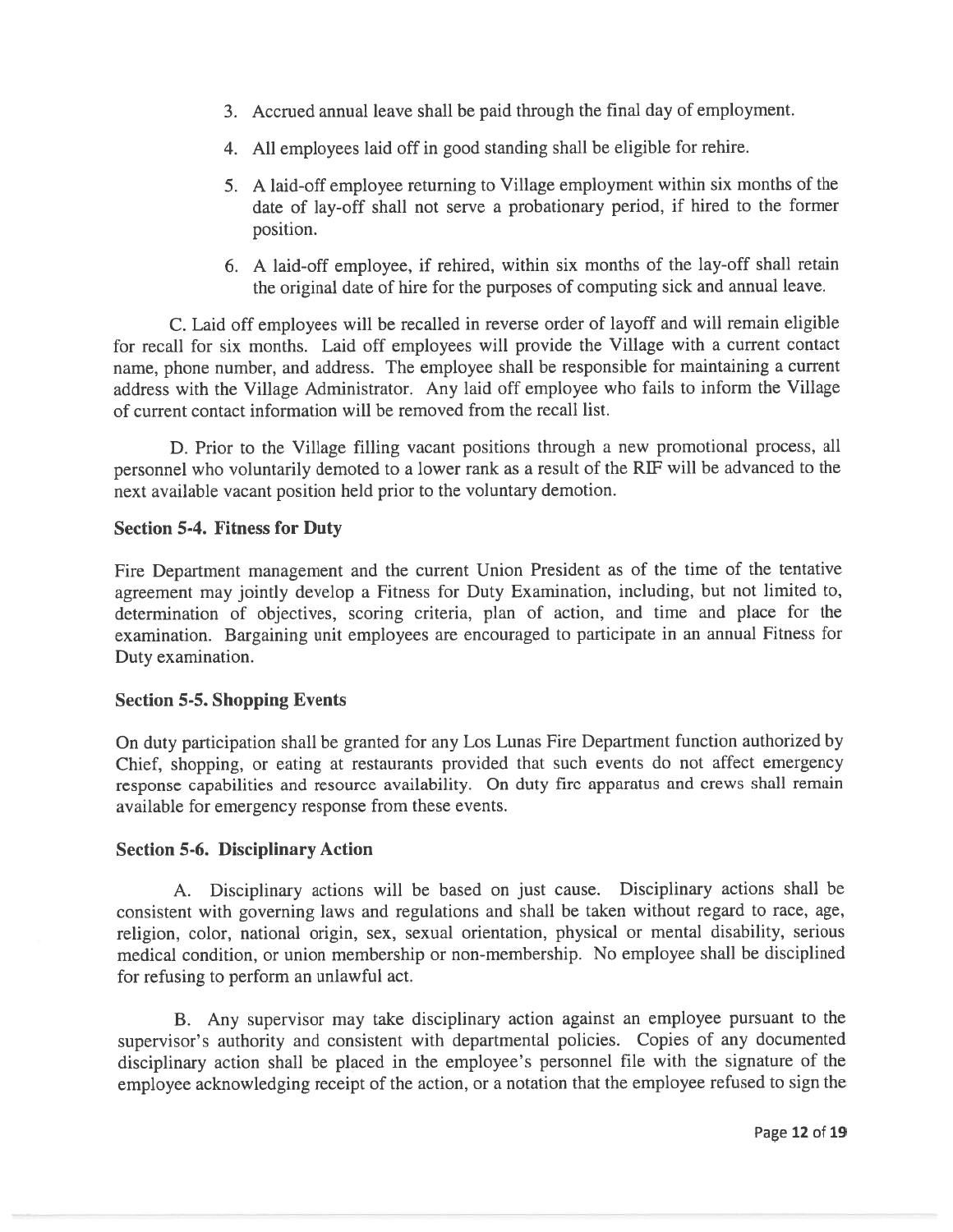document. Disciplinary actions shall remain in the employee's official personne<sup>l</sup> file and shall not be removed excep<sup>t</sup> by order of <sup>a</sup> Court of competent jurisdiction or an Arbitrator, pursuan<sup>t</sup> to the arbitration procedure contained in this agreement.

C. Employees are subject to this agreemen<sup>t</sup> and any administrative or departmental regulations and may be disciplined for just cause. Cause for disciplinary actions includes, but is not limited to, the following:

- 1. Unsatisfactory work performance.
- 2. Misconduct on the job; conduct or language toward the public or toward employees which discredits the public service.
- 3. Negligence in the performance of duty, including negligence in the operation of Village vehicles or equipment or failure to adhere to safety rules and procedures.
- 4. Incompetence or inefficiency; failure to perform job duties adequately.
- 5. Insubordination; failure to comply with the lawful orders of <sup>a</sup> supervisor, including refusal to work overtime.
- 6. Unauthorized absence from work, including tardiness.
- 7. Consumption, possession, or distribution of alcohol or drugs on the job, or reporting to work under the influence of alcohol or drugs.
- 8. Acceptance of money, <sup>g</sup>ifts, privileges, or other valuable consideration which was <sup>g</sup>iven with the expectation of influencing the employee in the performance of employee's duties.
- 9. Use of official position or authority for personal profit or advantage.
- 10. Misuse, theft, or destruction of Village property.
- 11. Unauthorized disclosure of confidential information from Village records or documents, as set forth by applicable state laws; falsification, destruction, or unauthorized use of Village records, reports, or other data belonging to the Village including an employee's employment application, or any other document used in the employment process.
- 12. Unauthorized or fraudulent manipulation of time records or other Village records.
- 13. For causes as defined in the Criminal Offender Employment Act, NMSA 1978, §28-2-1, et seq.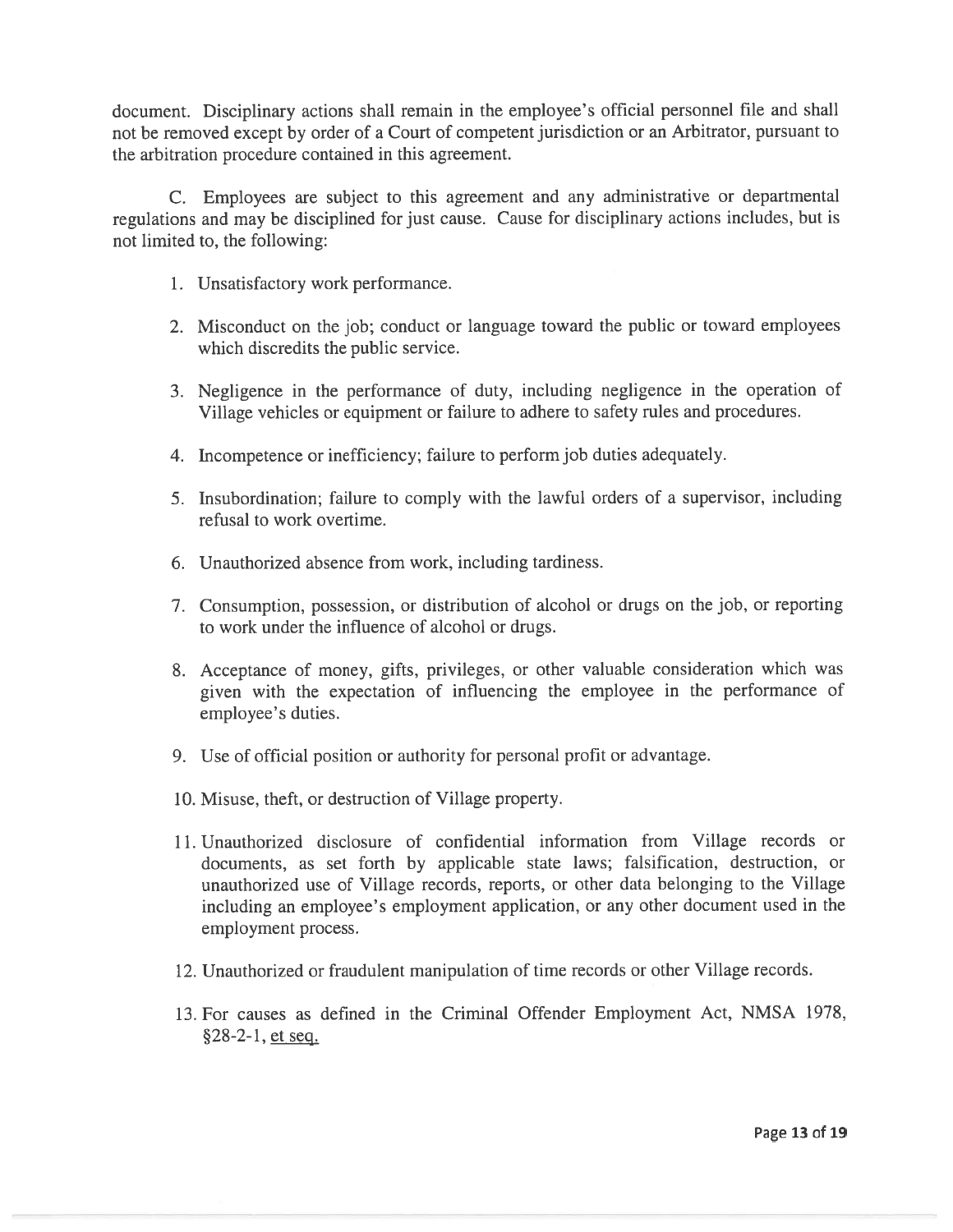- 14. Violation of Village or departmental rules or policies or <sup>a</sup> professional code of ethics accepted by those in the same profession as the employee; conduct unbecoming <sup>a</sup> firefighter.
- 15. Non-cooperation by an employee with fellow employees or other persona<sup>l</sup> conduct which substantially interferes with the performance of an employee's own or another employee's work; failure to cooperate in an investigation.
- 16. Misuse of sick leave; the claim of sickness under false or misleading pretenses.
- 17. Distribution of literature, vending, soliciting, or collecting contributions on Village time and in public areas or cooperation with parties doing such without prior authorization of the Village Administrator.
- 18. Violation of any federal or state law pertaining to employment, including all civil rights statues.
- 19. Failure to adhere to the established work schedule; failure to obtain authorization for overtime prior to overtime worked.
- 20. Failure to meet or maintain established job qualifications, as set forth in the job description, including maintaining <sup>a</sup> valid driver's license.
- 21. Other acts of omissions that adversely affect the welfare of citizens, other employees, or the effective operation of the Village.
- 22. Unauthorized possession of <sup>a</sup> weapon on the job site.
- 23. Fighting and/or disruptive behavior in the workplace.

These examples are in no way intended to provide an exhaustive listing of the reasons for which an employee may be disciplined.

D. Prior to implementing disciplinary action, an employee will be provided written charges against the employee and notice of <sup>a</sup> predetermination meeting either by delivery of the notice to the employee in person or by <sup>p</sup>lacing the notice of predetermination meeting in the United States mail, first class postage paid, in an envelope addressed to the employee at the employee's last known home address. It shall be the responsibility of the employee to inform the Village in writing of any change in such address. The purpose of the predetermination meeting is to provide the employee an opportunity to respon<sup>d</sup> to the charges and is not an evidentiary hearing. The employee may be accompanied by <sup>a</sup> Union Representative to the predetermination meeting who will act as an observer only. If the Union Representative is unavailable, the employee may reques<sup>t</sup> in writing to reschedule the predetermination meeting. The unavailability of <sup>a</sup> Union Representative will not delay the predetermination meeting more than twenty-four (24) hours. Following the predetermination meeting, the employee will be <sup>g</sup>iven written notice of any disciplinary action imposed.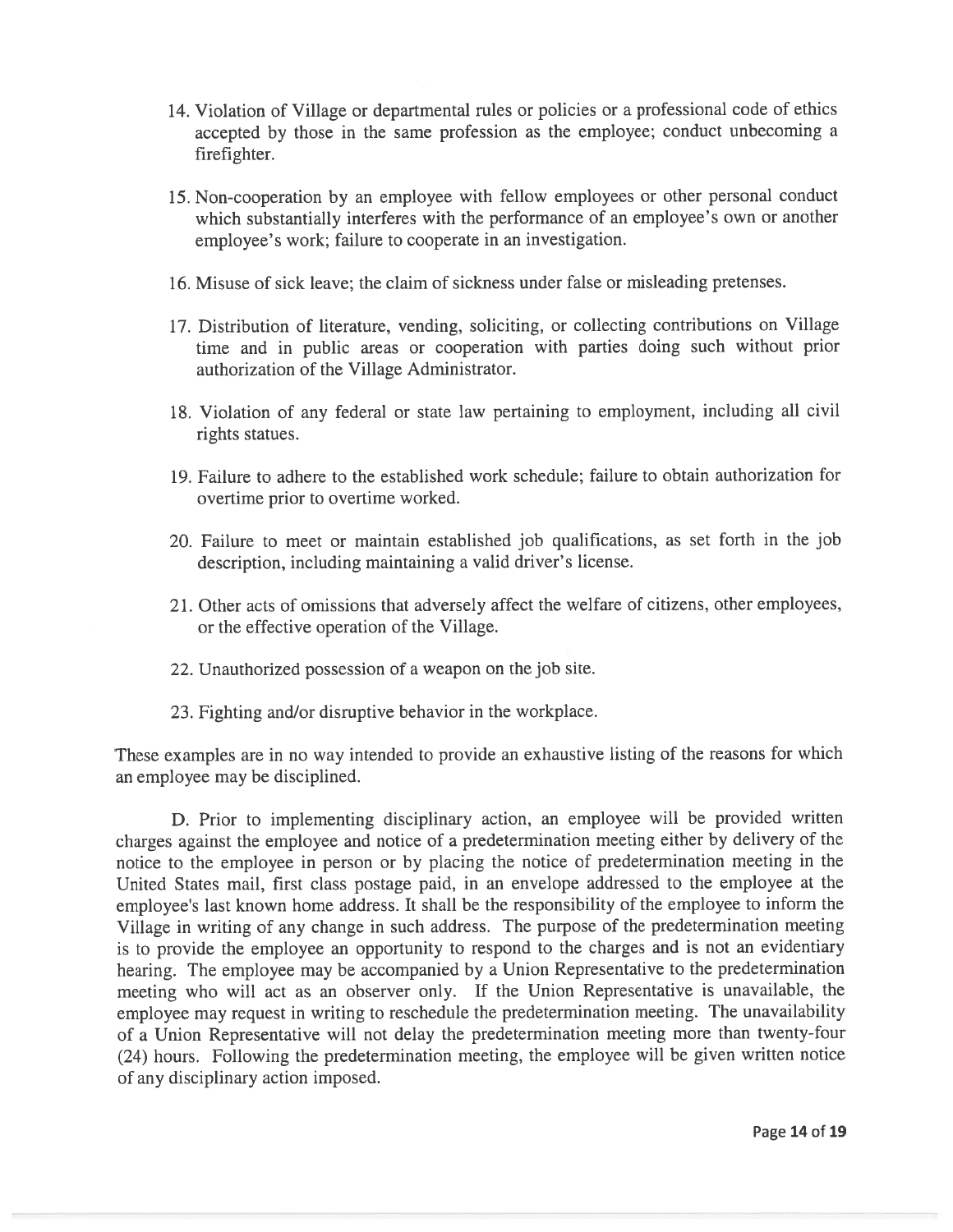E. Off-duty conduct may be cause for discipline if it diminishes the integrity of the Fire Department as determined by the Chief. Employees are directed to immediately inform the Chief of any off-duty conduct that involves an arrest of the employee or other conduct that may diminish the integrity of the Department.

F. An employee shall be progressively disciplined when appropriate, as determined by the Village. Each case of disciplinary action shall be judged individually. Supervisors are encourage<sup>d</sup> to discuss concerns with employees in order to coach employees on unacceptable behavior. However, the step of corrective action used will depend on the severity of the infraction and the employee's previous work/disciplinary record. Under certain circumstances, suspension without pay, demotion, or dismissal may be the appropriate initial disciplinary action. Such performance or conduct includes but is not limited to dishonesty, theft, misappropriation of Village property, fighting on the job, making verbal or <sup>p</sup>hysical threats, acts or conduct which could endanger themselves or others, insubordination, or other serious misconduct of <sup>a</sup> nature which requires removing the employee from the premises.

G. Disciplinary actions include written reprimands, suspensions, demotions, and dismissal. An oral reprimand is not considered discipline although an oral reprimand may be used to demonstrate that an employee had knowledge of his actions which could subsequently lead to discipline. An employee may attach <sup>a</sup> written response to any disciplinary action documented in the employee's personne<sup>l</sup> file. Only suspensions, demotions, and dismissals may be grieved pursuan<sup>t</sup> to the Grievance Procedure contained in this Agreement.

#### Section 5-7. Shift Work

A. All bargaining unit employees will work <sup>a</sup> twenty-four hour (24) shift on, forty-eight (48) hours off.

B. Employees may revert to <sup>a</sup> forty (40) hour work schedule approve<sup>d</sup> by the Fire Chief for training.

#### Section 5-8. Temporary Upgrades

Employees may be upgraded to assume the duties and responsibilities of Shift Officer as determined by the Fire Chief. Employees chosen to serve as upgrade Shift Officer will receive \$260.00 annually, to be paid at a pro-rated amount per pay period and must successfully complete annual re-test/certification. An employee receiving the Shift Officer upgrade stipend cannot refuse an upgrade. This provision does not presen<sup>t</sup> the Fire Chief from designating <sup>a</sup> person in charge when the temporary upgrade Shift Officer is unavailable.

#### Section 5-9. Modified Duty

Modified Duty refers to duty other than normal duties due to injury or illness and may result in <sup>a</sup> change in the employee's regular schedule. Upon release from <sup>a</sup> <sup>p</sup>hysician, employees may be offered <sup>a</sup> temporary modified duty assignment within the Village, if available, not to exceed three (3) months.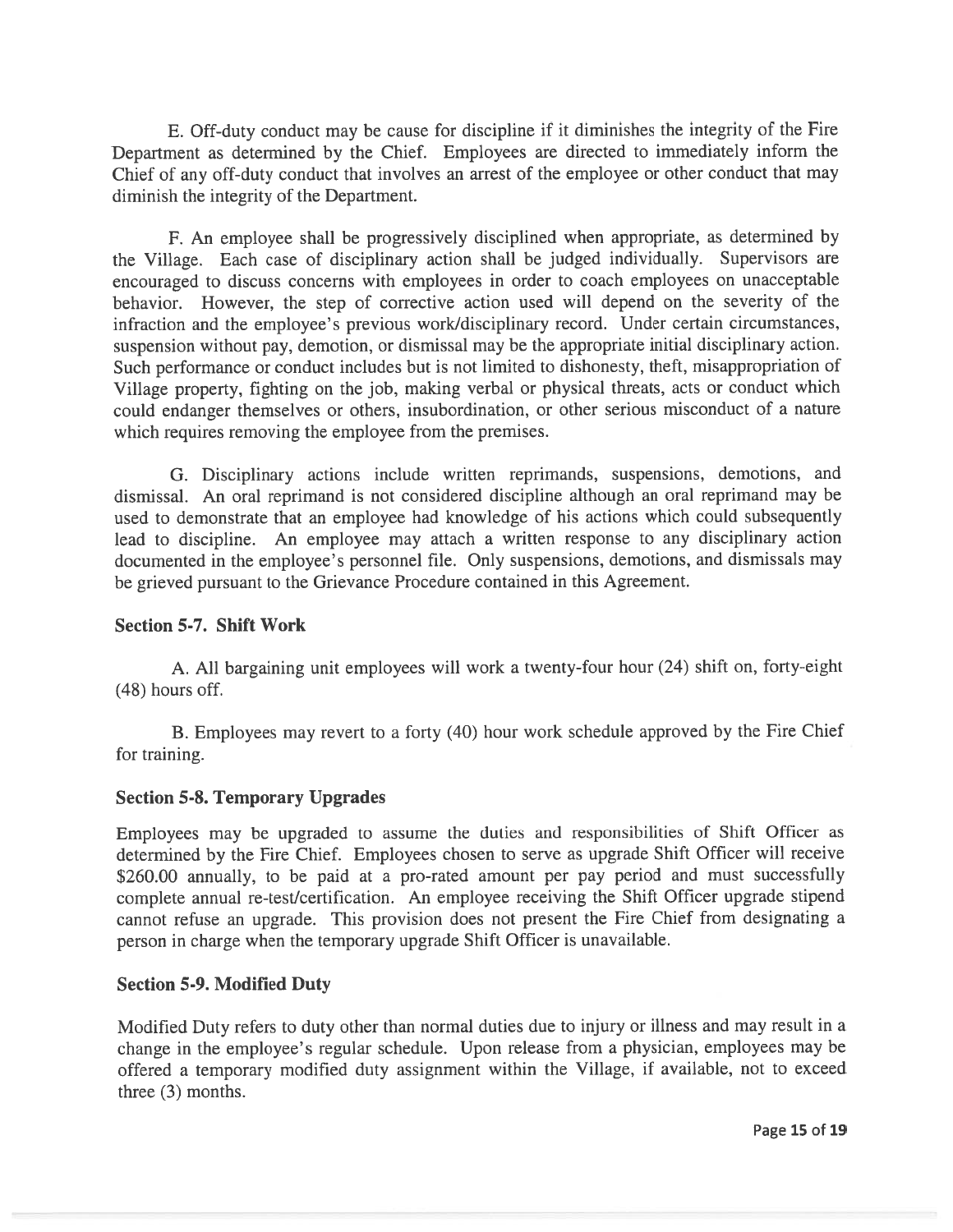# Article 6. Benefits

#### Section 6-1. Benefits

Bargaining unit employees will be eligible for the same benefits as offered to other Village employees at the current percentages applicable to premium payments. Should the Village adopt any new benefit packages in which premiums and/or co-payments increase, the Village shall notify the Union of such changes and the Union may reques<sup>t</sup> to reopen negotiations pertaining to and limited to such benefits by filing <sup>a</sup> written reques<sup>t</sup> with the Village Administrator within ten (10) days of the Village's notification of the new benefit packages.

#### Section 6-2. Holidays

Bargaining unit employees will be eligible for holiday pay in accordance with Village policy; however, the actual holiday date will apply rather than an alternate recognized holiday date.

#### Section 6-3. Uniforms

The Village will provide each bargaining unit employee with the following items annually:

| <b>Duty shirt (Nomex)</b> | Three $(3)$ |
|---------------------------|-------------|
| <b>Duty pants (Nomex)</b> | Three $(3)$ |
| <b>T-shirt</b>            | Three $(3)$ |
| <b>LFD</b> sweatshirt     | One $(1)$   |
| <b>Belt</b>               | One $(1)$   |
| <b>Boots</b>              | One $(1)$   |

If an employee damages <sup>a</sup> uniform item, the employee will bring the damaged item to his/her supervisor and reques<sup>t</sup> <sup>a</sup> replacement. Replacement items are subject to the discretion of the Chief.

#### Section 6-4. Worker's Compensation

The Village and Union agree to maintain the current Worker's Compensation per Village of Los Lunas Ordinance 10.9.

#### Section 6-5. Funeral and Burial Expense

The Village agrees to defray funeral and burial expenses of any firefighter who dies in the line of duty up to <sup>a</sup> maximum of ten thousand dollars (\$10,000).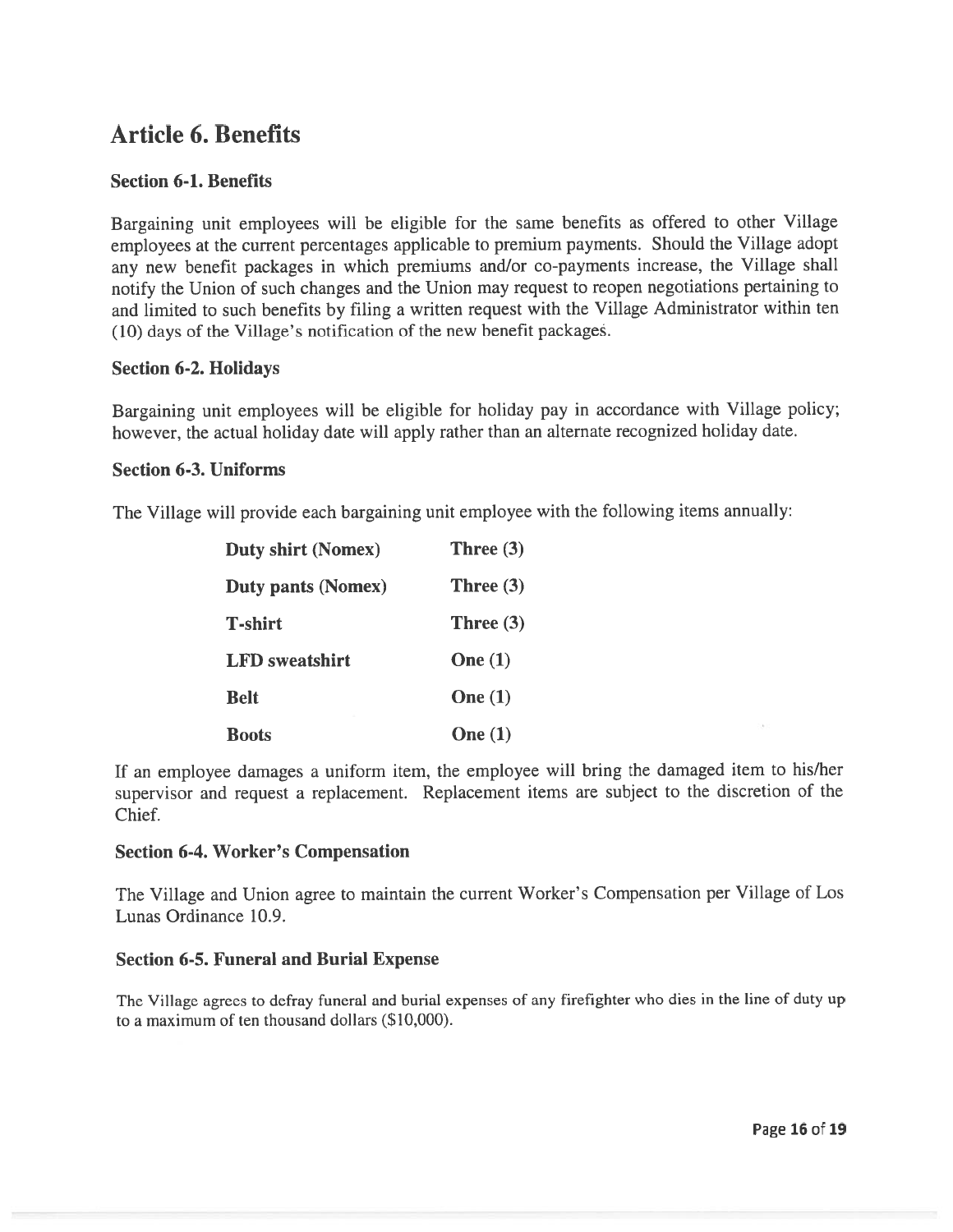# ARTICLE 7: Miscellaneous

#### Section 7-1. Drug and Alcohol Policy

It is the policy of the Village of Los Lunas to provide <sup>a</sup> work environment that is free from the use, possession, sale, or distribution of illegal drugs and from the misuse of alcohol and legal drugs by Village employees. Accordingly, the Village requires that employees will be subject to testing to determine the presence of unacceptable levels of illegal drugs, alcohol, or inappropriately used legal drugs within their bodies while performing the Village's business. Therefore, this policy is to assure that only safe and alert employees are permitted on/in the Village premises, or the Village job site locations and at any time while operating Village vehicles, or using Village equipment. This policy establishes guidelines for consistent handling of alcohol and drug usage situations throughout the Village of Los Lunas.

#### A. Prohibited Behavior:

- 1. Use of illegal drugs;
- 2. Abuse of legal drugs or alcohol;
- 3. Use of alcohol or illegal drugs on Village time or property, to include scheduled or unscheduled break periods, meal times, and at all other times when the employee is considered "at work" for the Village;
- 4. Sale, purchase, transfer, use, or possession of illegal drugs or drugs obtained illegally;
- 5. Transport of alcoholic beverages in Village vehicles during Village time, break periods, or meal times;
- 6. Arrival for work under the influence of drugs or alcohol.

#### B. Implementation

The Administrator shall adopt procedures required by all applicable federal and state mandates to ensure the effective implementation of this policy. In addition to setting out the procedures for pre-employment testing and the random drug and alcohol testing of bargaining unit employees, the procedures shall provide for reasonable suspicion testing for drugs and alcohol for all Village employees.

#### C. Employee Assistance Plan (EAP)

The Village Administrator or his designee shall establish and communicate the availability of an employee assistance program for all Village employees. An employee's self-referral to the Employee Assistance Program shall not preclude pending or imminent disciplinary action. An employee who self refers will be required to successfully participate and complete <sup>a</sup> treatment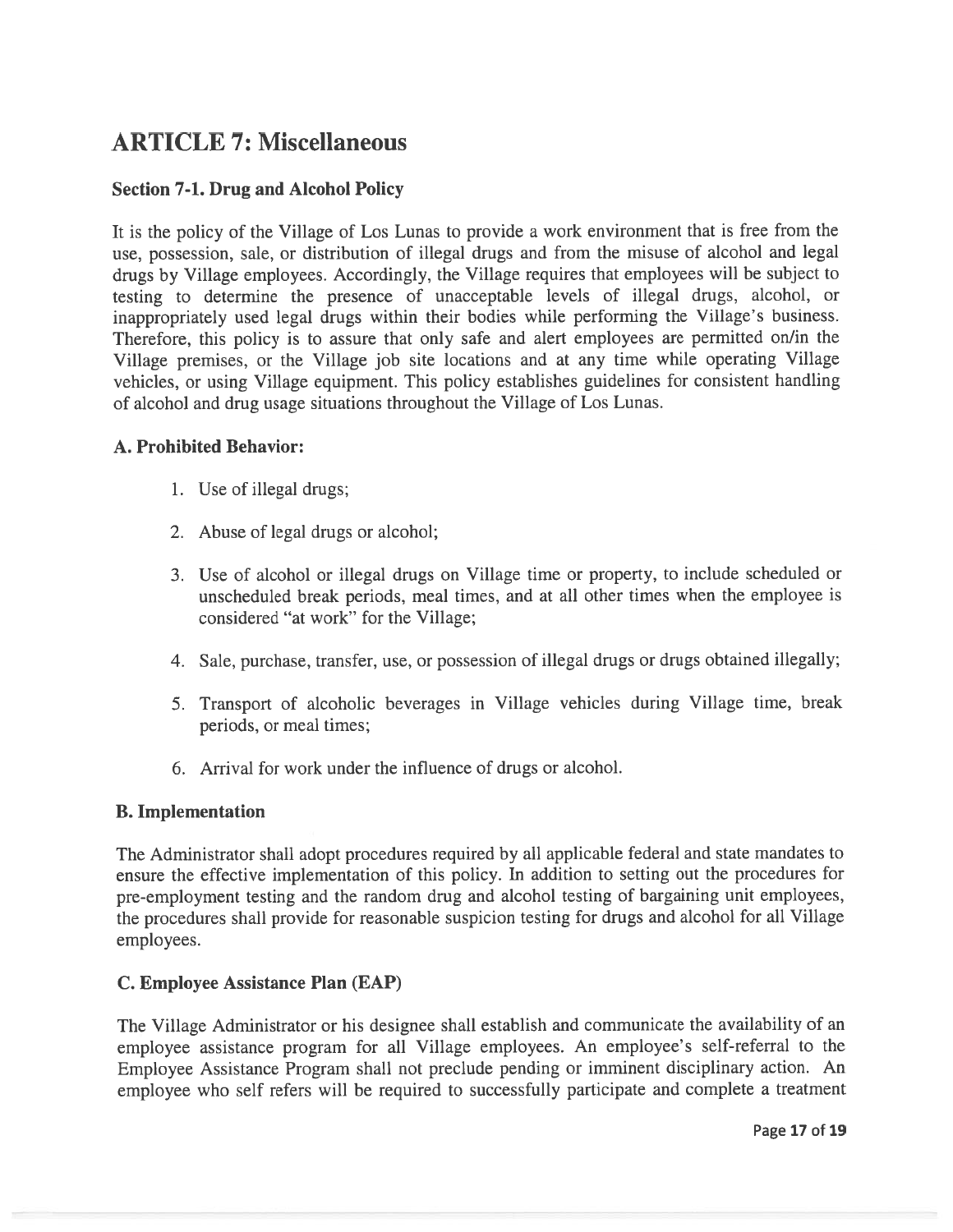program and periodic testing program at the direction of the EAP counselor as <sup>a</sup> condition of continued employment. The Village Administrator or his designee shall for the benefit of all employees identify avenues for obtaining drug treatment and rehabilitation, outline available drug abuse counseling and educational programs, and describe any drug abuse rehabilitation benefits available through the Village's group health <sup>p</sup>lan. Normal Village benefits, such as sick leave and the group medical <sup>p</sup>lan, are available to aid in the rehabilitation process. If the available assistance fails or is obviously inappropriate <sup>g</sup>iven the nature of the drug use and the employee's position, the penalty for drug use or alcohol abuse may be termination of employment.

#### Section 7-2. Training, Education, Licensure, and Certification

Payment for training, education, licensure, and certification will depend upon sufficient appropriation and determination of the Fire Chief.

#### Section 7-3. Printing of Agreement

The Village and Union will sign off on two master copies of the labor agreement. Each party will keep <sup>a</sup> master contract from which copies can be printed and distributed as each party sees fit. The Village shall make <sup>a</sup> copy of the contract available on the Village's web site.

#### Section 7-4. Outside Employment/Volunteer Work

- A. Bargaining unit employees should consider their employment with the Village as their primary employment. Safety of the Village's employees and citizens is of the utmost importance. Therefore, due to the strenuous nature of the job and potential conflict of interest, bargaining unit employees should not seek or accep<sup>t</sup> employment in any other Fire Department or Fire Service, whether private or public.
- B. Employees will not perform any work related to outside employment or volunteer work, while on duty with the Village, including but not limited to, receiving or making telephone calls, sending or drafting correspondence, or responding to calls. <sup>A</sup> bargaining unit employee who performs work related to outside employment or volunteer work during work time with the Village has provided just cause for immediate termination.
- C. Bargaining unit employees desiring to obtain outside employment or volunteer for <sup>a</sup> rescue service shall submit <sup>a</sup> written statement to the Chief explaining the nature of the position, the name of the employer, and number and schedule of hours the employee will work. The employee must annually resubmit the statement of outside employment/volunteer work and must submit an update at any time the nature of the job changes, including but not limited to, <sup>a</sup> change in the number of hours worked. Outside employment/volunteer work may not be on the same days of work as the Village. An employee who fails to comply with this subsection has provided just cause for disciplinary action, including termination from employment.
- D. No bargaining unit employee will engage in outside employment or volunteer work with an ambulance service within twelve (12) hours of the commencement of his/her shift with the Village Fire Department.